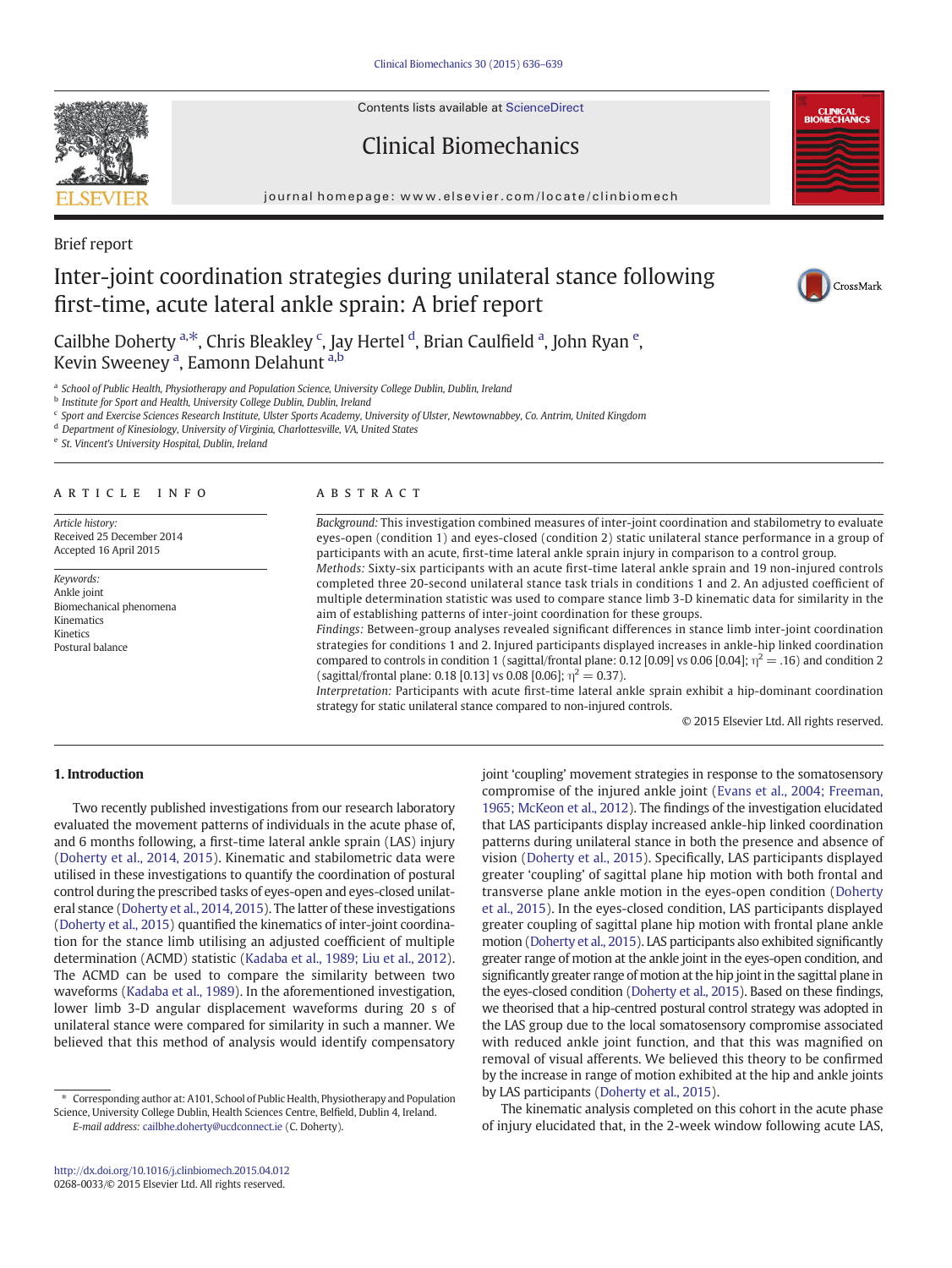<span id="page-1-0"></span>individuals adopt a position of increased hip flexion during eyes-closed unilateral stance; inter-joint coordination was not evaluated [\(Doherty](#page-3-0) [et al., 2014\)](#page-3-0).

Therefore, application of the same analysis techniques utilised in the 6-month investigation (ACMD statistic and calculation of joint ranges) to the data collected from the acute experiment stands to advance current understanding of the acute effects of LAS on unilateral stance coordination strategies in the presence and absence of vision, and may unearth a potential link to the findings of the 6-month study. The current paper is a brief report of this analysis: data collected and recently published from the LAS participants in the acute phase of injury [\(Doherty](#page-3-0) [et al., 2014](#page-3-0)) were re-analysed in line with the techniques described in the 6-month paper ([Doherty et al., 2015](#page-3-0)) to quantify inter-joint coordination strategies during the unilateral stance tasks.

#### 2. Methods

#### 2.1. Participants

Data collected from the same sixty-six participants within 2-weeks of sustaining an acute first-time LAS and nineteen uninjured participants previously described [\(Doherty et al., 2014](#page-3-0)) were utilised for analysis.

#### 2.2. Protocol

Briefly, participants were instrumented with the Codamotion bilateral lower limb gait set-up according to manufacturer guidelines (Charnwood Dynamics Ltd, Leicestershire, UK) ([Doherty et al., 2014\)](#page-3-0) following the collection of anthropometric measures required for the calculation of internal joint centres of the lower extremity joints. Participants then performed three, 20-second trials of quiet unilateral stance barefoot on a force-plate with their eyes open on both limbs, during which kinematic data for the current analysis was acquired. Following another 2 minute rest period, participants then attempted to complete three, 20-second trials of the quiet unilateral stance task with their eyes closed.

## 2.3. Kinematic and kinetic data processing

Three Codamotion cx1 units were used to provide information on 3-D angular displacements at the hip, knee and ankle joints for both limbs during the unilateral stance task. Kinematic data acquisition was made at 100 Hz.

Kinematic data were calculated by comparing the angular orientations of the coordinate systems of adjacent limb segments using the angular coupling set "Euler angles" to represent clinical rotations in three dimensions.

Pairwise comparison of 3-D temporal angular displacement waveforms for the hip, knee and ankle joints of the stance limb were made using the ACMD statistic [\(Kadaba et al., 1989\)](#page-3-0) as previously described [\(Doherty et al., 2015](#page-3-0)). Mean values of all joint angular ranges (maximum value − minimum value) during testing in each task were computed for comparisons between LAS and control participants [\(Doherty et al.,](#page-3-0) [2015](#page-3-0)).

#### 2.4. Data analysis and statistics

For the LAS group, the limb injured at the time of recruitment was labelled as "involved" and the non-injured limb as "uninvolved". In all cases the limbs in the control group were side matched to the injured group. For all outcomes, we calculated mean (SD) scores for the involved and uninvolved limbs in the LAS group, and mean (SD) scores for the left and right limbs in the control group.

We undertook a series of independent sample t-tests comparing: involved limb vs control, and uninvolved limb vs control. The dependent variables were the pairwise comparison ACMD statistic values between waveforms for each joint in each plane of motion in the eyes-open and eyes-closed conditions. Furthermore, the mean joint range of motion in both conditions was computed for all joints in all planes for comparison between LAS and control groups. The significance level for these analyses were adjusted for multiple tests using the Benjamini–Hochberg method for false discovery rate  $(5%)$  [\(Benjamini and Hochberg,](#page-3-0) [1995\)](#page-3-0) in two groups (ACMD and joint ranges) each with two levels (eyes-open and eyes closed).

All data were analysed using Predictive Analytics Software (Version 18, SPSS Inc., Chicago, IL, USA).

#### 3. Results

The LAS group displayed significantly greater similarities in joint angular motions based on ACMD values between sagittal plane hip

#### Table 1

Mean ACMD values with associated SDs and P-values for both the involved and uninvolved limbs of LAS and control participants in the eyes-open condition.

|            |     | Eyes open |     |         |     |            |      |           |         |     |          |      |           |         |     |            |
|------------|-----|-----------|-----|---------|-----|------------|------|-----------|---------|-----|----------|------|-----------|---------|-----|------------|
| Joint pair |     | Hip/ankle |     |         |     |            |      |           |         |     | Hip/knee |      |           |         |     |            |
|            |     | LAS       |     | Control |     |            | LAS  |           | Control |     |          | LAS  |           | Control |     |            |
|            |     | Mean      | SD  | Mean    | SD  | $P$ -value | Mean | <b>SD</b> | Mean    | SD  | P-value  | Mean | <b>SD</b> | Mean    | SD  | $P$ -value |
| Involved   | F/F | .18       | .15 | .15     | .12 | 0.372      | .18  | .17       | .14     | .12 | 0.364    | .20  | .20       | .15     | .14 | 0.380      |
|            | F/S | .18       | .13 | .16     | .12 | 0.486      | .24  | .17       | .25     | .23 | 0.730    | .19  | .15       | .18     | .14 | 0.884      |
|            | F/T | .27       | .18 | .21     | .17 | 0.173      | .15  | .16       | .16     | .11 | 0.815    | .19  | .19       | .12     | .10 | 0.037      |
|            | S/F | .12       | .09 | .06     | .04 | $0.001*$   | .16  | .14       | .12     | .11 | 0.282    | .18  | .18       | .15     | .08 | 0.268      |
|            | S/S | .21       | .20 | .18     | .14 | 0.422      | .57  | .26       | .60     | .22 | 0.630    | .34  | .24       | .27     | .16 | 0.141      |
|            | S/T | .10       | .10 | .09     | .05 | 0.462      | .14  | .13       | .11     | .10 | 0.478    | .17  | .17       | .11     | .08 | 0.172      |
|            | T/F | .32       | .21 | .33     | .21 | 0.833      | .20  | .18       | .28     | .17 | 0.090    | .20  | .18       | .26     | .15 | 0.199      |
|            | T/S | .16       | .13 | .17     | .13 | 0.836      | .21  | .17       | .16     | .13 | 0.241    | .18  | .14       | .17     | .15 | 0.802      |
|            | T/T | .39       | .23 | .41     | .22 | 0.664      | .31  | .20       | .41     | .21 | 0.065    | .26  | .19       | .27     | .17 | 0.731      |
| Uninvolved | F/F | .17       | .14 | .19     | .15 | 0.610      | .21  | .18       | .15     | .13 | 0.204    | .20  | .17       | .16     | .13 | 0.353      |
|            | F/S | .16       | .13 | .25     | .20 | 0.076      | .22  | .19       | .22     | .16 | 0.947    | .19  | .15       | .20     | .14 | 0.921      |
|            | F/T | .23       | .14 | .24     | .17 | 0.835      | .15  | .12       | .17     | .13 | 0.544    | .16  | .13       | .13     | .09 | 0.434      |
|            | S/F | .11       | .09 | .11     | .08 | 0.867      | .19  | .15       | .19     | .15 | 0.983    | .18  | .16       | .20     | .14 | 0.675      |
|            | S/S | .18       | .16 | .23     | .12 | 0.230      | .56  | .21       | .57     | .23 | 0.845    | .29  | .19       | .25     | .16 | 0.421      |
|            | S/T | .13       | .10 | .13     | .15 | 0.986      | .16  | .11       | .16     | .09 | 0.835    | .14  | .11       | .14     | .09 | 0.877      |
|            | T/F | .29       | .21 | .26     | .16 | 0.497      | .21  | .17       | .17     | .14 | 0.384    | .22  | .16       | .20     | .20 | 0.662      |
|            | T/S | .14       | .11 | .16     | .11 | 0.461      | .19  | .13       | .23     | .16 | 0.244    | .16  | .13       | .16     | .11 | 0.937      |
|            | T/T | .40       | .21 | .32     | .23 | 0.112      | .33  | .22       | .38     | .29 | 0.394    | .27  | .19       | .23     | .19 | 0.383      |

'/' denotes comparison between two joints/planes of motion. Abbreviations: ACMD = adjusted coefficient of multiple determination; LAS = lateral ankle sprain; SD = standard deviation;

 $F =$  frontal plane of motion;  $S =$  sagittal plane of motion;  $T =$  transverse plane of motion.

Denotes statistically significant between-groups difference.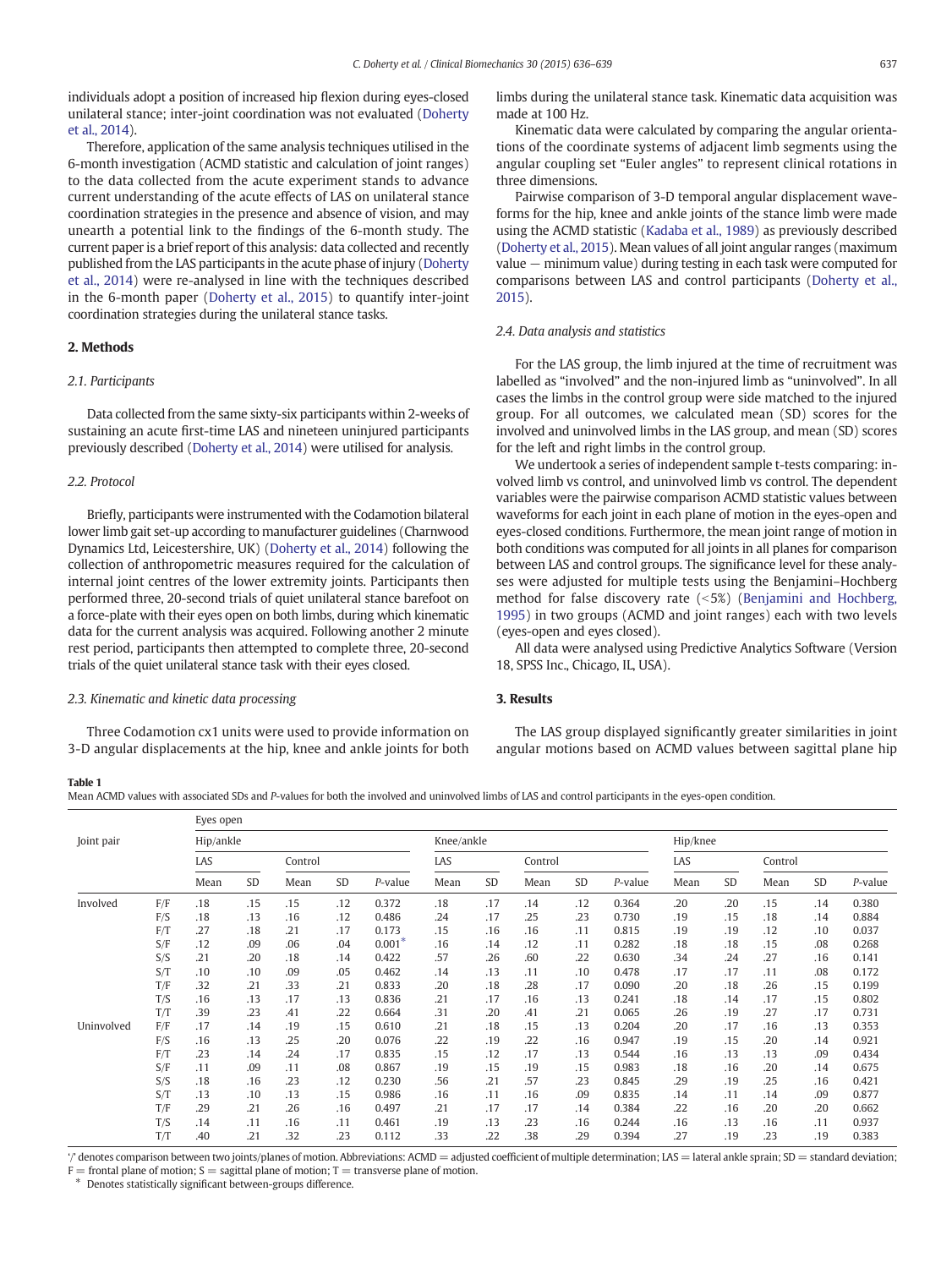#### Table 2

Mean ACMD values with associated SDs and P-values for both the involved and uninvolved limbs of LAS and control participants in the eyes-closed condition.

|            |     | Eyes closed |         |      |     |          |            |           |      |          |         |      |         |      |     |         |
|------------|-----|-------------|---------|------|-----|----------|------------|-----------|------|----------|---------|------|---------|------|-----|---------|
| Joint pair |     | Hip/ankle   |         |      |     |          | Knee/ankle |           |      | Hip/knee |         |      |         |      |     |         |
|            | LAS |             | Control |      |     | LAS      |            | Control   |      |          | LAS     |      | Control |      |     |         |
|            |     | Mean        | SD      | Mean | SD  | P-value  | Mean       | <b>SD</b> | Mean | SD       | P-value | Mean | SD      | Mean | SD  | P-value |
| Involved   | F/F | .26         | .14     | .18  | .12 | 0.065    | .20        | .12       | .22  | .22      | 0.725   | .24  | .24     | .20  | .15 | 0.570   |
|            | F/S | .15         | .10     | .12  | .12 | 0.402    | .19        | .14       | .19  | .13      | 0.907   | .16  | .14     | .13  | .10 | 0.568   |
|            | F/T | .33         | .16     | .23  | .12 | 0.041    | .20        | .19       | .24  | .24      | 0.565   | .14  | .13     | .15  | .13 | 0.799   |
|            | S/F | .18         | .13     | .08  | .06 | $0.001*$ | .15        | .10       | .11  | .09      | 0.133   | .18  | .16     | .22  | .19 | 0.268   |
|            | S/S | .17         | .17     | .24  | .19 | 0.207    | .49        | .19       | .45  | .20      | 0.615   | .30  | .24     | .33  | .20 | 0.141   |
|            | S/T | .13         | .12     | .11  | .08 | 0.514    | .13        | .12       | .11  | .12      | 0.612   | .11  | .11     | .16  | .09 | 0.172   |
|            | T/F | .34         | .23     | .36  | .27 | 0.772    | .23        | .17       | .25  | .25      | 0.756   | .18  | .20     | .36  | .26 | 0.017   |
|            | T/S | .14         | .13     | .11  | .10 | 0.498    | .17        | .13       | .20  | .12      | 0.539   | .13  | .12     | .15  | .15 | 0.652   |
|            | T/T | .42         | .27     | .42  | .33 | 0.995    | .33        | .23       | .36  | .27      | 0.709   | .35  | .21     | .31  | .32 | 0.704   |
| Uninvolved | F/F | .22         | .18     | .26  | .19 | 0.433    | .21        | .18       | .11  | .13      | 0.041   | .23  | .18     | .24  | .18 | 0.910   |
|            | F/S | .17         | .16     | .16  | .13 | 0.733    | .20        | .17       | .18  | .15      | 0.730   | .15  | .13     | .19  | .13 | 0.378   |
|            | F/T | .30         | .16     | .29  | .16 | 0.859    | .15        | .13       | .15  | .15      | 0.954   | .16  | .15     | .12  | .10 | 0.155   |
|            | S/F | .15         | .12     | .08  | .06 | 0.014    | .15        | .13       | .11  | .09      | 0.231   | .22  | .19     | .19  | .16 | 0.566   |
|            | S/S | .20         | .15     | .19  | .19 | 0.797    | .51        | .21       | .52  | .22      | 0.817   | .29  | .22     | .28  | .22 | 0.919   |
|            | S/T | .13         | .10     | .09  | .07 | 0.111    | .12        | .09       | .08  | .07      | 0.074   | .14  | .13     | .11  | .07 | 0.315   |
|            | T/F | .36         | .24     | .37  | .23 | 0.822    | .29        | .23       | .18  | .16      | 0.089   | .22  | .17     | .29  | .20 | 0.159   |
|            | T/S | .13         | .13     | .16  | .11 | 0.430    | .19        | .18       | .16  | .14      | 0.559   | .17  | .13     | .14  | .11 | 0.309   |
|            | T/T | .43         | .25     | .43  | .25 | 0.966    | .36        | .24       | .38  | .25      | 0.794   | .37  | .19     | .27  | .20 | 0.108   |

'/' denotes comparison between two joints/planes of motion. Abbreviations: ACMD = adjusted coefficient of multiple determination; LAS = lateral ankle sprain; SD = standard deviation;

 $F =$  frontal plane of motion;  $S =$  sagittal plane of motion;  $T =$  transverse plane of motion.

⁎ Denotes statistically significant between-groups difference.

motion and frontal plane ankle motion on their involved limb in the eyes-open and eyes-closed conditions ([Table 1](#page-1-0): eyes open; Table 2: eyes closed). LAS participants also exhibited an altered range of motion at a number of joints on both their involved and uninvolved limbs compared to control participants (Table 3).

## 4. Discussion

The purpose of this brief report was to 'update' the analyses utilised in a previously published study of participants with first-time acute LAS [\(Doherty et al., 2014\)](#page-3-0), in line with those we more recently adopted for the same cohort 6 months following this injury [\(Doherty et al., 2015](#page-3-0)). The seemingly greater 'coupling' between sagittal plane hip motion and frontal plane ankle motion displayed by LAS participants in the current investigation suggests that these individuals re-weight reliance on a more proximal joint (the hip) to compensate for reduced function at the ankle joint, which is typically responsible for the fine-tuned low amplitude movements required for completion of static postural control tasks [\(Nashner and McCollum, 1985; Tropp and Odenrick, 1988](#page-3-0)).

Nashner and McCollum were the first to propose the presence of two primary coordination strategies that can be used either independently or in conjunction by the central motor programme for maintaining postural control ([Nashner and McCollum, 1985](#page-3-0)). These strategies are then 'chosen' on the basis of afferent feedback received from sensory receptors and the constraints affecting the organism [\(Nashner and](#page-3-0) [McCollum, 1985\)](#page-3-0). For example, it is generally recognised that the ankle joint is appropriate for subtle changes in postural control. Conversely, the 'hip strategy' is recruited to compensate for more substantial disturbances in equilibrium ([Nashner and McCollum, 1985;](#page-3-0) [Hwang et al., 2009\)](#page-3-0). This has been confirmed by Tropp and Odenrick [\(Tropp and Odenrick, 1988](#page-3-0)), who observed a central role of the ankle joint in postural corrections during single-limb standing, which is

#### Table 3

Mean joint angular range values with associated SDs and P-values for both the involved and uninvolved limbs of LAS and control participants in the eyes-open and eyes-closed conditions. Values are reported in degrees.

|             |    | Eyes open |           |         |           |                      |       |           |         |           |                      |       |           |         |       |                    |
|-------------|----|-----------|-----------|---------|-----------|----------------------|-------|-----------|---------|-----------|----------------------|-------|-----------|---------|-------|--------------------|
|             |    | Hip       |           |         |           |                      | Knee  |           |         |           |                      | Ankle |           |         |       |                    |
|             |    | LAS       |           | Control |           |                      | LAS   |           | Control |           |                      | LAS   |           | Control |       |                    |
|             |    | Mean      | <b>SD</b> | Mean    | <b>SD</b> | P-value              | Mean  | <b>SD</b> | Mean    | <b>SD</b> | P-value              | Mean  | <b>SD</b> | Mean    | SD    | P-value            |
| Involved    | F  | 5.24      | 3.88      | 3.86    | 3.70      | 0.165                | 2.38  | 2.76      | 2.03    | 1.82      | 0.600                | 15.26 | 24.45     | 5.70    | 2.35  | $0.003*$           |
|             | S  | 5.66      | 5.17      | 3.27    | 2.69      | 0.051                | 8.04  | 8.85      | 5.27    | 3.01      | 0.174                | 6.34  | 8.49      | 4.17    | 2.66  | 0.265              |
|             | T  | 6.93      | 4.44      | 5.80    | 3.97      | 0.314                | 6.63  | 10.21     | 4.27    | 3.26      | 0.313                | 9.55  | 9.00      | 6.04    | 1.84  | $0.004*$           |
| Uninvolved  | F  | 3.64      | 2.32      | 9.51    | 6.08      | $0.001*$             | 2.13  | 2.54      | 4.22    | 4.27      | $0.010*$             | 10.23 | 11.19     | 9.76    | 4.09  | 0.874              |
|             | S  | 4.28      | 5.22      | 10.13   | 9.36      | $0.023$ <sup>*</sup> | 6.23  | 4.94      | 9.69    | 6.28      | $0.016*$             | 8.93  | 28.67     | 6.63    | 3.36  | 0.743              |
|             | T. | 6.02      | 3.15      | 14.16   | 8.37      | $0.001*$             | 4.75  | 3.94      | 7.58    | 5.81      | $0.018$ <sup>*</sup> | 7.87  | 4.17      | 12.51   | 4.95  | 0.000 <sup>3</sup> |
| Eyes closed |    |           |           |         |           |                      |       |           |         |           |                      |       |           |         |       |                    |
| Involved    | F  | 8.87      | 4.99      | 3.24    | 1.64      | $0.000*$             | 4.24  | 3.77      | 2.11    | 1.77      | $0.006*$             | 19.64 | 16.02     | 4.99    | 2.75  | $0.000*$           |
|             | S  | 9.90      | 11.39     | 3.19    | 1.06      | $0.001$ <sup>*</sup> | 11.10 | 6.80      | 5.93    | 2.88      | $0.000*$             | 9.64  | 10.87     | 4.30    | 2.43  | 0.035              |
|             | T  | 11.69     | 4.97      | 5.14    | 2.89      | $0.000*$             | 10.39 | 10.55     | 6.58    | 4.84      | 0.133                | 13.93 | 5.43      | 7.77    | 4.31  | $0.000*$           |
| Uninvolved  | F  | 9.11      | 6.35      | 7.87    | 4.55      | 0.521                | 3.82  | 4.37      | 3.35    | 3.61      | 0.722                | 15.08 | 13.55     | 12.01   | 7.13  | 0.467              |
|             | S  | 6.94      | 4.97      | 8.69    | 6.75      | 0.343                | 8.66  | 6.12      | 8.06    | 5.65      | 0.757                | 6.32  | 5.09      | 9.68    | 14.30 | 0.285              |
|             | T  | 11.14     | 7.01      | 11.95   | 7.19      | 0.722                | 7.37  | 8.08      | 14.13   | 20.42     | 0.140                | 14.62 | 9.29      | 18.44   | 14.13 | 0.297              |

Abbreviations: LAS = lateral ankle sprain; SD = standard deviation; F = frontal plane of motion; S = sagittal plane of motion; T = transverse plane of motion. ⁎ Denotes statistically significant between-groups difference.